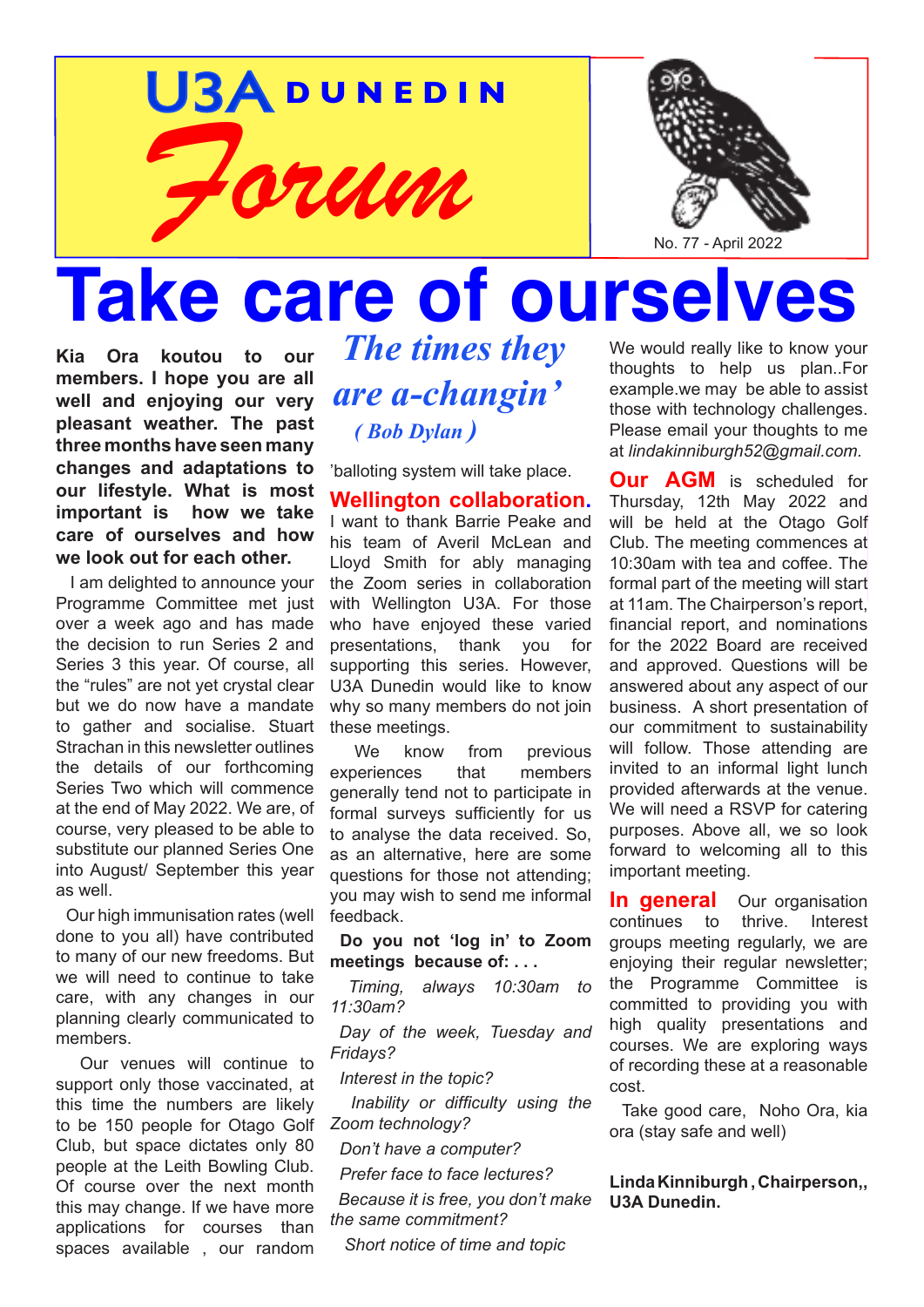# *Third time lucky?*

Well, will it be third time lucky after two cancelled series? We certainly hope so, as optimistic as ever' we have lined up for our Series 2 Winter season, May/ July, a full complement of six courses for members to enjoy. The one consolation for your committee in an otherwise most frustrating last few months is that we have been able to recycle courses from previous cancelled series. For the upcoming Winter series, we are bringing forward four courses from Spring last year plus two new ones, as follows:

**Let There be Light**—Aspects of the Spectrum. This comprises 12 lectures on various aspects of the electromagnetic spectrum and their application in many areas of physics, chemistry, astronomy, energy and food production and medicine, largely delivered by University of Otago and associated staff. One for the scientists among us!

**Giving a Taste of Their Own Medicine**. Health and medicine

courses are always popular with members. Covered are ophthalmology, blood transfusion, colorectal metastases, structural heart disease, joint disease, and for something quite different the medical mind of Shakespeare. Again, we are indebted to the remarkable talent pool available to us in Dunedin.

**Six Musical Journeys.** Music is another perennial favourite. This time six classical musicians talk about their careers and instruments—a trumpeter, a cellist, a flautist, an oboe player, an organist, and a conductor—with examples of their music. All are resident and active in Dunedin.

**Vision and Practice:** Otago Architects at Work. Otago has a rich modern architecture, not just heritage, of all kinds—residential, commercial, institutional, and technical. Six architects with established bodies of work in Dunedin, Queenstown and Wanaka will present their design philosophies and practice, illustrated from their own projects.

**Robert Louis Stevenson.** It is always good to have a literature course. This time R. L. Stevenson, not only a novelist (Treasure Island, Kidnapped), but also travel writer (Travels with a Donkey) and poet, features. This is four-session, eight-lecture course, instead of the usual six. Not every course can or needs to be stretched to six sessions.

#### **Building Our New Hospital.**

This most topical of our six courses has been a challenge to put together, with so many competing perspectives: governmental, SDHB management, mana whenua engagement, clinical, patient, community health, and much else,

### **U3A DUNEDIN CHARITABLE TRUST** Website:*u3adunedin.org.nz*

 Address: **Secretary to the Board,** U3A Dunedin, PO Box 6491, North Dunedin, 9059. **Email**:*contact@u3adunedin.org.n*z Phone: 476-1848

 **Chair:** Linda Kinniburgh, Phone- 473-8443 Registered Charitable Institution - #CC22345



**Stuart Strachan**

including traffic management. Even though completion of the inpatient facility is not due till 2028, many members will definitely want to enrol for this course.

So, once more unto the breach, dear members, with fingers firmly crossed that this time we will be face-to-face again.

*Stuart Strachan Co-Chair, Programme Committe***e**

### *Beauty is truth?*

Negative capability is a theory first articulated by John Keats about the artist's access to truth without the pressure of logic or science. Contemplating his own craft and that of others, in one of his etters to relatives, Keats supposed that "a great thinker is capable of being in uncertainties, mysteries, doubts, without any irritable reaching after fact and reason."

 A poet, then, has the power to bury self-consciousness, dwell in a state of openness to all experience, and identify with the object contemplated. See Keats's *To Autum*n. The inspirational power of beauty, according to Keats, is more important than the quest for objective fact; as he writes in his *Ode on a Grecian Urn*. 'Beauty is truth, truth beauty — that is all I know on earth, and all ye need to know.'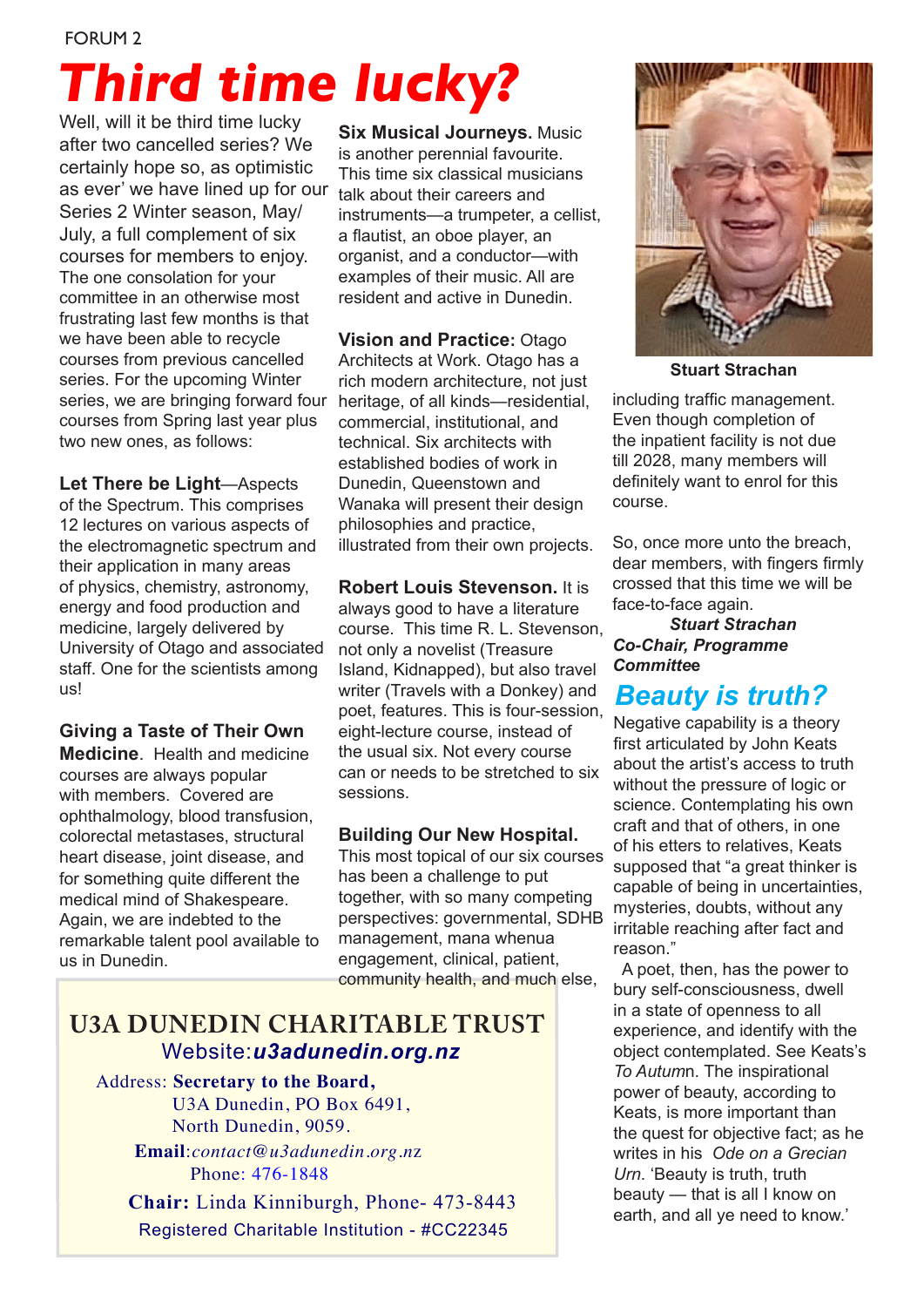When we listen to music, the brain attempts to predict what comes next. A surprise, such as a loud note or disharmonious chord, increases brain activity. To isolate the brain's prediction signal from the signal produced in response to the actual sensory experience, researchers used electroencephalograms (EEGs) to measure the brain activity of musicians while they listened to or imagined Bach piano melodies.

 When imagining music, the musicians' brain activity had the opposite electrical polarity to when they listened to it -- indicating different brain activations - but the same type of activity as for imagery occurred in silent moments of the songs when people would have expected a note but there wasn't one.

 Explaining the significance of the results, Giovanni Di Liberto, Assistant Professor in Intelligent Systems in Trinity's School of Computer Science and Statistics, said:

 "There is no sensory input during silence and Imagined music, so the neural activity we discovered is coming purely from the brain's predictions e.g., the brain's internal model of music. Even though the silent time-intervals do not have an input sound, we found consistent patterns of neural activity in those intervals, indicating that the brain reacts to both notes and silences of music.

## *Brain a busy-body during sleep*

We sleep on average one third of our time. But what. does the brain do during these long hours? With an artificial intelligence approach capable of decoding brain activity during sleep, scientists at the University of Geneva, Switzerland, were able to glimpse what we think about when we are asleep.

 By combining functional magnetic resonance imaging (MRI) and electroencephalography (EEG), the Geneva team provides unprecedented evidence that the work of sorting out the thousands of pieces of information processed during the day takes place during deep sleep. Indeed, at this time, the brain, which no longer receives external stimuli, can evaluate all of these memories in order to retain only the most useful ones.

 To do so, it encourages an internal dialogue between its different regions. Morever, associating a reward with a specific information encourages the brain to memorise it in the long term. These

## **Imagining brain's music in silences**

 "Ultimately, this underlines that music is more than a sensory experience for the brain as it engages the brain in a continuous attempt of predicting upcoming musical events. Our study has isolated the neural activity produced by that prediction process. And our results suggest that such prediction processes are at the foundation of both music listening and imagery.

"We used music listening in these studies to investigate brain mechanisms of sound processing and sensory prediction, but these curious findings have wider implications -- from boosting our basic, fundamental scientific understanding, to applied settings such as in clinical research.

"For example, imagine a cognitive assessment protocol involving music listening. From a few minutes of EEG recordings during music listening, we could derive several useful cognitive indicators, as music engages a variety of brain functions, from sensory and prediction processes to emotions. Furthermore, consider that music listening is much more pleasant than existing tasks."

This work was supported by funding from the European Research Council. Professor Di Liberto performed the work while completing postdoctoral positions at ENS Paris and Trinity, with Professor Shihab Shamma (University of Maryland and ENS Paris) and his student Mr Guilhem Marion (ENS Paris). *Source: {Trinity College Dublin.)*

The results, to be discovered in the journal *Nature Communications*, open for the first time a window on the human mind in sleep. In the absence of tools capable of translating brain activity, the content of our sleeping thoughts remains inaccessible. We however do know that sleep plays a major role in memory consolidation and emotional management: when we sleep, our brain reactivates the memory trace built during the day and helps us to regulate our emotions. During deep sleep, the hippocampus in the temporal lobe, which stores temporary traces of recent events -- sends back to the cerebral cortex the information it has stored during the day. A dialogue is established which allows the consolidation of memory by replaying the events of the day and therefore reinforce the link between neurons.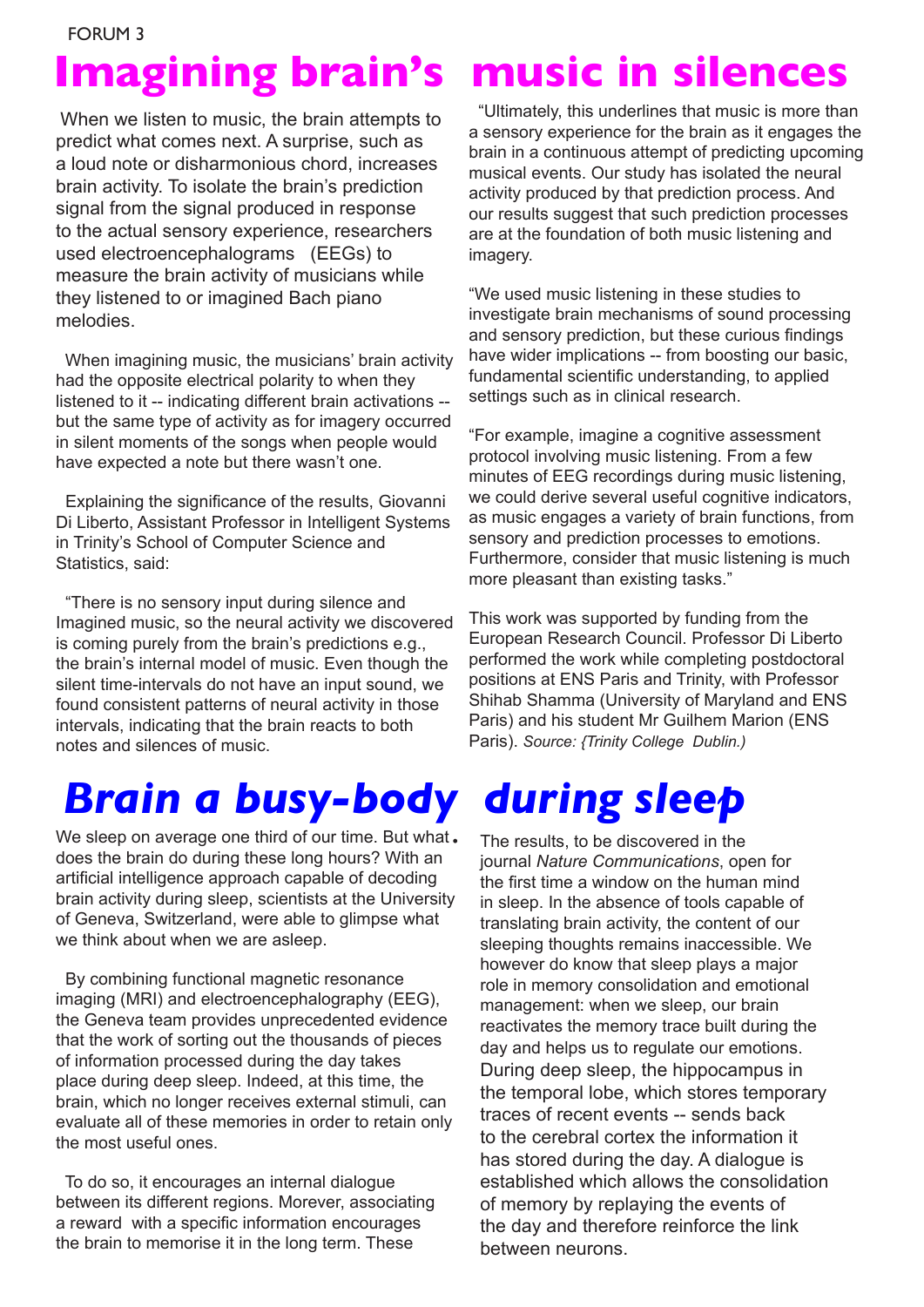## *WORD Wonders*

**Some words are obviously weird and wonderful. Marzipan, camouflage, flabbergasted. I like them, and I like more ordinary words too, that need a little digging to recognise they are weird or wonderful.**

#### **Here come some.**

#### *Offhand, offhanded, etc*

Offhand made no clear picture, till I read it came from the 1690s. Pistols often missed their target unless you balanced them on your hand and took careful aim. It meant "unplanned," "unprepared," "hasty" and so forth.

#### *Backhanded*

Retaliating, bribing, sly or oblique this fickle survival of Anglo-This is more clearly visualisng, of things done figuratively "out of the back of your hand." as in a backhanded compliment.

#### *Cackhanded*

As for "cack-handed," does it originate mid-19th century, from cack- meaning "excrement," as in French caca? Or in an English dialect word keggy, for

### **Some laughs for oldies**

A man told his neighbour: 'I just bought a new hearing aid. It cost me four thousand dollars, but it's state of the art — perfect.

 "Really"' answered the neighbour 'What kind is it?' ''Ten thirty."

An old man shuffled slowly in an ice cream parlour and pulled himself slowly, painfully, up onto a stool... After catching his breath, he ordered a banana split.

 The waitress asked kindly: 'Crushed nuts?' 'No,' he replied, 'Arthritis'.

#### **by John Hale**

lefthanded, awkward? In golftalk a cackhanded grip on a club can make the ball do a loop you actually want, rather than merely mean you have smashed a clubhouse window (again).

#### *Agog*

Does the prefix -a crop up so often that it is an understood thing, and you could make up your own specimens and be understood by which I mean, understood naturally, not so as to be classified as a word-freak, weird but not wonderful? I don't quite believe it. Usage is licensed by itself. Aglow sounds olde, aglitter sounds made-up, alongside ablaze (or alongside). What about abuzz? Usage is fickle, which itself suffices to keep wordsmiths agog to follow the ins and outs, and wonder why some endure. Meanwhile, Saxon delights me in its own way, because it shows continuity with the root-stock, the hidden vitality of English. Research project: Do these a-words help make dictionary entries for A- the most numerous?

I'm so old that I remember when the Dead Sea was just a bit poorly.

Patient: "The problem is that obesity runs in our family.'" Doctor: 'No, the problem is that no-one runs in your family."

 I told my wife that a good husband is like a fine wine; which gets better with age. She took me at my word and locked me up in the cellar!

*Among those whom I like or admire, I can find no common denominator, but among those whom I love, I can -: all of them make me laugh***. — W. H. Auden**

#### **Letter to Editor**

I enjoyed reading Forum - thank you.Just want to respond to John Hale's article on "Quirky Words" and in particular Akimbo. It immediately brought to my mind that I first heard of this in my childhood (5-11 years of age) through Highland Dancing. We had a position called Arms Akimbo — I.e. arms extending from hips before bowing at the beginning and ending of dances.

Also a comment about "Happiness is good for you". I enjoy happiness through Laughter Yoga! Sadly, we haven't been able to meet at our Dunedin Club during Covid but I have been signing in often to a Zoom event coming from Dr Madan Kataria in Mumbai, India. He is the originator of Laughter Yoga.

Cheers. **Heather Hay** 

### **U3A Email Directory**

Sending email correspondence to U3A Dunedin? Using addresses below will take your messages to the appropriate person and have quicker attention.

#### **General information**:

*contact@u3adunedin.org.nz*

#### **Courses***:*

*courses@u3adunedin.org.nz*

#### **Membership**:

 *membership@u3adunedin.org Forum: newsletter@u3adunedin. org.nz*

#### **U3A Phone Directory**

To discuss any problem with U3A Dunedin please phone the right person:

 *Chairperson:* Linda Kinniburgh 473- 8443  *Board matters* Richard Highgam 476-1848 *Membership* : Lynda Jackson 473-6947 *Progamme:Committee*  Stuart Strachan 482-2339  *Discussion Groups:* Trish Irvine 482 1651  *Courses*: Phyll Esplin 467-2594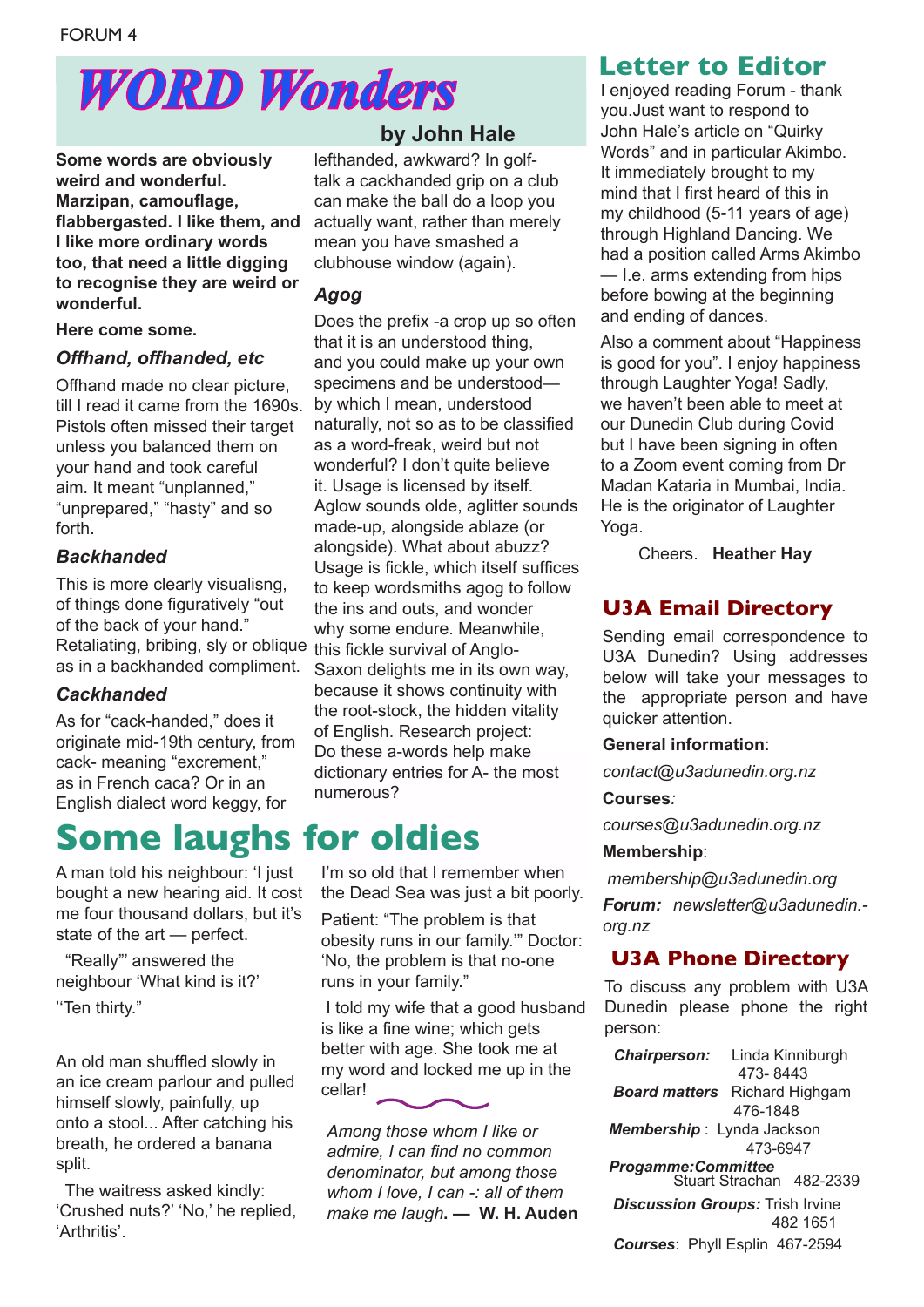## **Favourite Books about Language** *Word-death* **by** *John Hale*

I've singled out C.S. Lewis's *Studies in Word* before, so here goes just a short excerpt, on "Word-Death." He is saying that normal or exact usage dies when the word is hijacked from its original, etymological usage for ideological or commercial purposes. In choosing he instanced liberal and conservative, which once meant opposites but not now next door in Aussie politics. What can be done? Only "We cannot stop the verbicides. The most we can do is not to imitate them."

#### *Iona and Peter Opie*

 Like a dolt I have mislaid my copy of the Opies' immortal *Lore and Language of Schoolchildren,* but found this on the Net, on how to play the murder game. It's a child's own submission to them. "Near Sheffield. Slips of paper are handed round. On one D is put for Detective, M = Murderer. The Detective goes out of the room. The murderer and Victim keep their title secret. The lights are put out and the murderer touches someone. The person touched lies down. The detectives come in and try to find the murderer." This record of the old game is intensely moving. It comes from a whole heritage of children's lore and language that would be lost to us but for the Opies.

#### *'The Grammarians' (2019)*

 Cathleen Schine's novel tells of twin sisters whom language-learning and languageexploration first unite, then estrange. One ends up as a copy-editor, the other as a creative writer. "The last time we spoke she [Lauren] called me [Daphne] a prescriptivist! You know what that is? A person who cares about proper language usage. A person who cares about the rules of grammar.." "But you do care about that. That's what you write about. What's wrong with that?" "Nothing. But she says it the way you say a dirty word. Or…or 'Nazi.' " Compulsive reading throughout because language-issues generate such feeling, between two who remain so alike.

#### *Long Live Latin (2016)*

Nicola Gardini owes so much to Latin that he

that he writes a book about it, with one to come about Greek as well! Latin helped him find a career, and emerge from poverty and obscurity. But this is *Pleasures of a Useless Language.* He charts those pleasures, author by author. I scratched my head. What pleasure can you find in the antique Latin of Ennius.

#### *Living with a Dead Language (2017)*

 This feisty and personal book is well complemented by Ann Patty's, written from the standpoint of a late learner of Latin. Read her blog: *Finding and Teaching Latin Later in Life: A Memoir.* She says that at her age, like her pupils, all seniors too, she has "nothing better to do," and this is praise. The two books make a fantastic pair, I mean for anyone who cares about Latin. But does their appearance signal the imminent final death of "useless" Latin study? It is a long time a-dying. It has many uses and pleasures for me, and a beauty "felt in the blood and felt along the heart" as when you sing it, in the liturgy. Hundreds of years become as nothing when you enter inside the beautiful syllables, their rise and fall in plainsong and polyphony.

#### *Codecracker!*

 Meanwhile, for those who choose to start the day by doing Codecracker in the ODT, but miss a day, fear not. Simon Shuker has reached volume 18 of the book version, and stays firm to wake the mind up each morning.

#### 00000000000000

### **Singing in the brain**

 Neuroscientists have identified a population of neurons in the human brain that respond to singing but not other types of music, says the Massachusetts Institute ot Technology. .

 . and will require more work to uncover, the These neurons, found in the auditory cortex,appear to respond to the specific combination of voice and music, but not to either regular speech or instrumental music. Exactly what they are doing is unknown researchers say.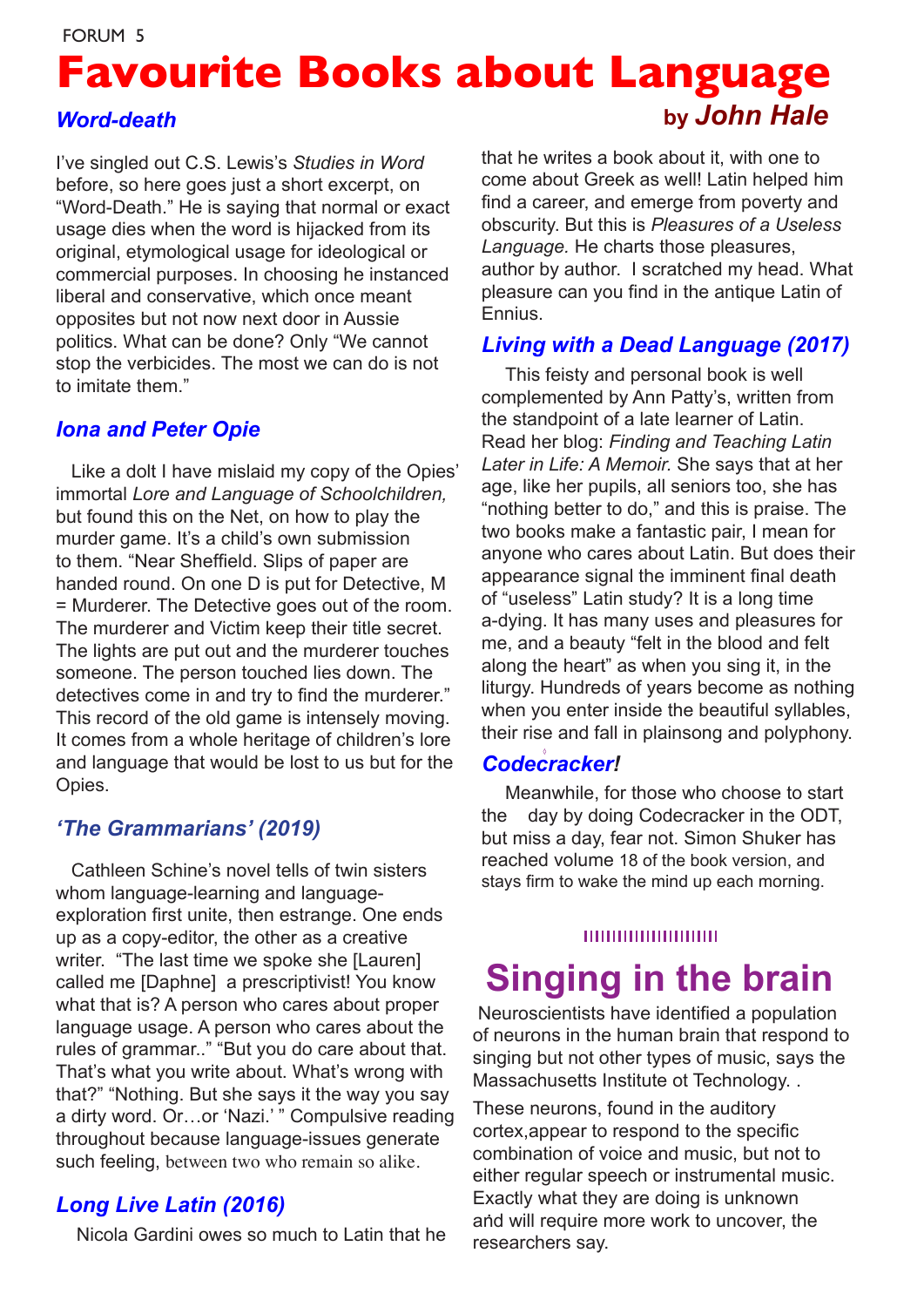## **Best recipe for longer life?**

**Studies representing nearly two million adults worldwide show that eating about five daily servings of fruits and vegetables, in which two are fruits and three are vegetables, is likely the optimal amount for a longer life, according to the American Heart Association's flagship journal 'Circulation.'**

 Diets rich in fruits and vegetables help reduce risk for numerous chronic health conditions that are leading causes of death, including cardiovascular disease and cancer. Yet, only about one in 10 adults eat enough fruits or vegetables, according to the U.S. Centres for Disease Control and Prevention.

 For this analysis, researchers also pooled data on fruit and vegetable intake and death from 26 studies that included about 1.9 million participants from 29 countries and territories in North and South America, Europe, Asia, Africa and Australia. Analysis of all studies, with more than 2 million participants, revealed

## *Diet & exercise — for happiness*

**New research led by the University of Kent and University of Reading has found that fruit and vegetable consumption and exercise can increase levels of happiness.** While the link between lifestyle and wellbeing has been previously documented and often used in public health campaigns to encourage healthier diets and exercise, new findings published by the 'Journal of Happiness Studies' show that there is also a positive causation from lifestyle to life satisfaction.

 This research is the first of its kind to unravel the causation of how happiness, the consumption of fruit and vegetables and exercising are related, rather than generalising a correlation. The researchers, Dr Adelina Gschwandtner (University of Kent's School of Economics), Dr Sarah Jewell and Prof Uma Kambhampati (both from the University of Reading'), used an instrumental variable approach to filter out any effect from happiness to lifestyle. It showed that the consumption of fruit and vegetables and exercising makes people happy and not the other way round.

**1**. Intake of about five servings of fruits and vegetables daily was associated with the lowest risk of death. Eating more than five servings was not associated with additional benefit.

**2**.Not all foods that one might consider to be fruits and vegetables offered the same benefits. For example: starchy vegetables, such as peas and corn, fruit juices and potatoes were not associated with risk of death from all causes or specific chronic diseases.

. associated with the greatest longevity, and **3.** Eating about two servings daily of fruits and three servings daily of vegetables was .reduced risk of death.

**4.** On the other hand, green leafy vegetables, including spinach, lettuce and kale, and fruit and vegetables rich in beta carotene and Vitamin C, such as citrus fruits, berries and carrots showed benefits.

 Findings demonstrate that the ability of individuals to delay gratification and apply selfcontrol plays a major role in influencing lifestyle decisions, which in turn has a positive impact on wellbeing. The research also shows that men appear to exercise more, and women eat more fruit and vegetables.

 Lifestyle diseases are a leading cause of ill health and mortality worldwide, these findings could have significant implications for public health policy.

 The ability of individuals to apply self-control plays a major role in influencing lifestyle decisions, which in turn has a positive impact on wellbeing. Lifestyle diseases are a leading cause of ill health and mortality worldwide, and the UK has one of the highest obesity rates in Europe — these findings could have significant implications for public health policy.

 If a better lifestyle not only makes us healthier but also happier, then it is a clear win-win situation. (Science Daily)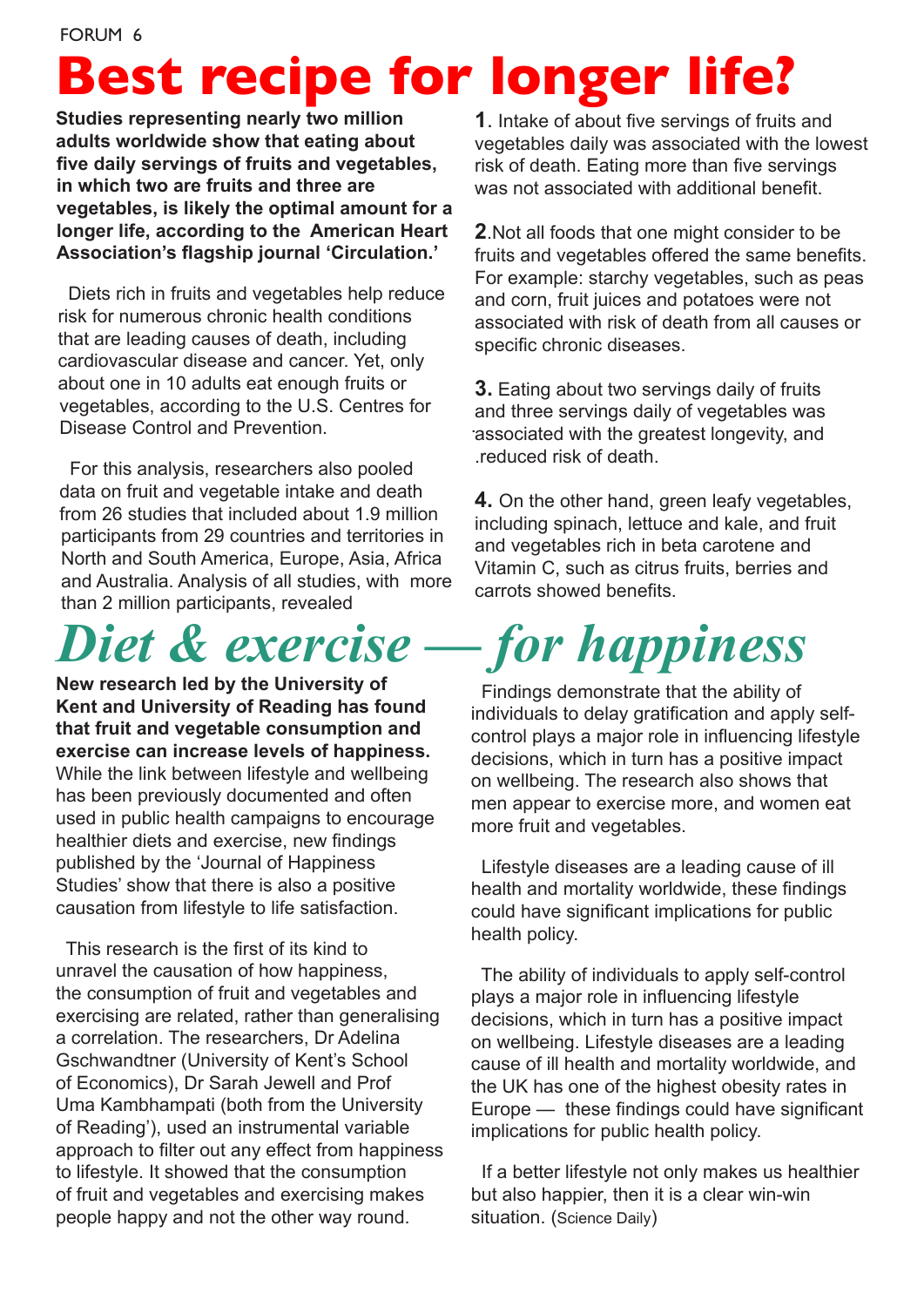### FORUM 7 *Largest family tree in the world*

The past two decades have seen extraordinary advancements in human genetic research, generating genomic data for hundreds of thousands of individuals, including from thousands of prehistoric people. This raises the exciting possibility of tracing the origins of human genetic diversity to produce a complete map of how individuals across the world are related to each other.

 Until now, the main challenges to this vision were working out a way to combine genome sequences from many different databases and developing algorithms to handle data of this size. However, a new method published today by researchers from the University of Oxford's Big Data Institute can easily combine data from multiple sources and scale to accommodate millions of genome sequences.

 Dr Yan Wong, an evolutionary geneticist at the Big Data Institute, and one of the principal authors, explained: "We have basically built a huge family tree, a genealogy for all of humanity that models as exactly as we can the history that generated all the genetic variation we find in humans today. This genealogy allows us to see how every person's genetic sequence relates to every other, along all the points of the genome.

 are only inherited from one parent, either the mother or the father, the ancestry of each point on the genome can be thought of as a tree. The set of trees, known as a "tree sequence" or "ancestral

*An eye for an eye only ends up making the whole world blind. ~* **M.K. Gandhi**

## 27 MILLION ANCESTORS

recombination graph," links genetic regions back through time to ancestors where the genetic variation first appeared.

 Lead author Dr Anthony Wilder Wohns, who undertook the research as part of his PhD at the Big Data Institute and is now a post-doctoral researcher at the Broad Institute of MIT and Harvard, said: "Essentially, we are reconstructing the genomes of our ancestors and using them to form a vast network of relationships. We can then estimate when and where these ancestors lived. The power of our approach is that it makes very few assumptions about the underlying data and can also include both modern and ancient DNA samples."

The study integrated data on modern and ancient human

genomes from eight different databases and included a total of 3,609 individual genome sequences from 215 populations. The ancient genomes included samples found across the world with ages ranging from 1,000s to over 100,000 years. The algorithms predicted where common ancestors must be present in the evolutionary trees to explain the patterns of genetic variation. The resulting network contained almost 27 million ancestors.

After adding location data on these sample genomes, the authors used the network to estimate where the predicted common ancestors had lived. The results successfully recaptured key events in human evolutionary history, including the migration out of Africa. - (*Science Weekly)*

## **Super black hole' find**

The European Southern Observatory's Very Large Telescope Interferometer (ESO's VLTI) has observed a cloud of cosmic dust at the centre of the galaxy Messier 77 that is hiding a supermassive black hole. .

 Since individual genomic regions powered by super-massive black Active galactic nuclei (AGNs) are extremely energetic sources holes and found at the centre of some galaxies. These black holes feed on large volumes of cosmic dust and gas. Before it is eaten up, this material spirals towards the black hole and huge amounts of energy are released in the process, often outshining all the stars in the galaxy.

> By making extraordinarily detailed observations of the

centre of the galaxy Messier 77, also known as NGC 1068, Gámez Rosas and her team detected a thick ring of cosmic dust and gas hiding a supermassive black hole. This discovery provides vital evidence to support a 30-year-old theory known as the Unified Model of AGNs. According to this, any difference in appearance between AGNs results from the orientation at which we view the black hole. and its thick ring from Earth.



"A friend told me my house was haunted. He's talking rubbish – I've never seen a ghost and I've lived here for 170 years."